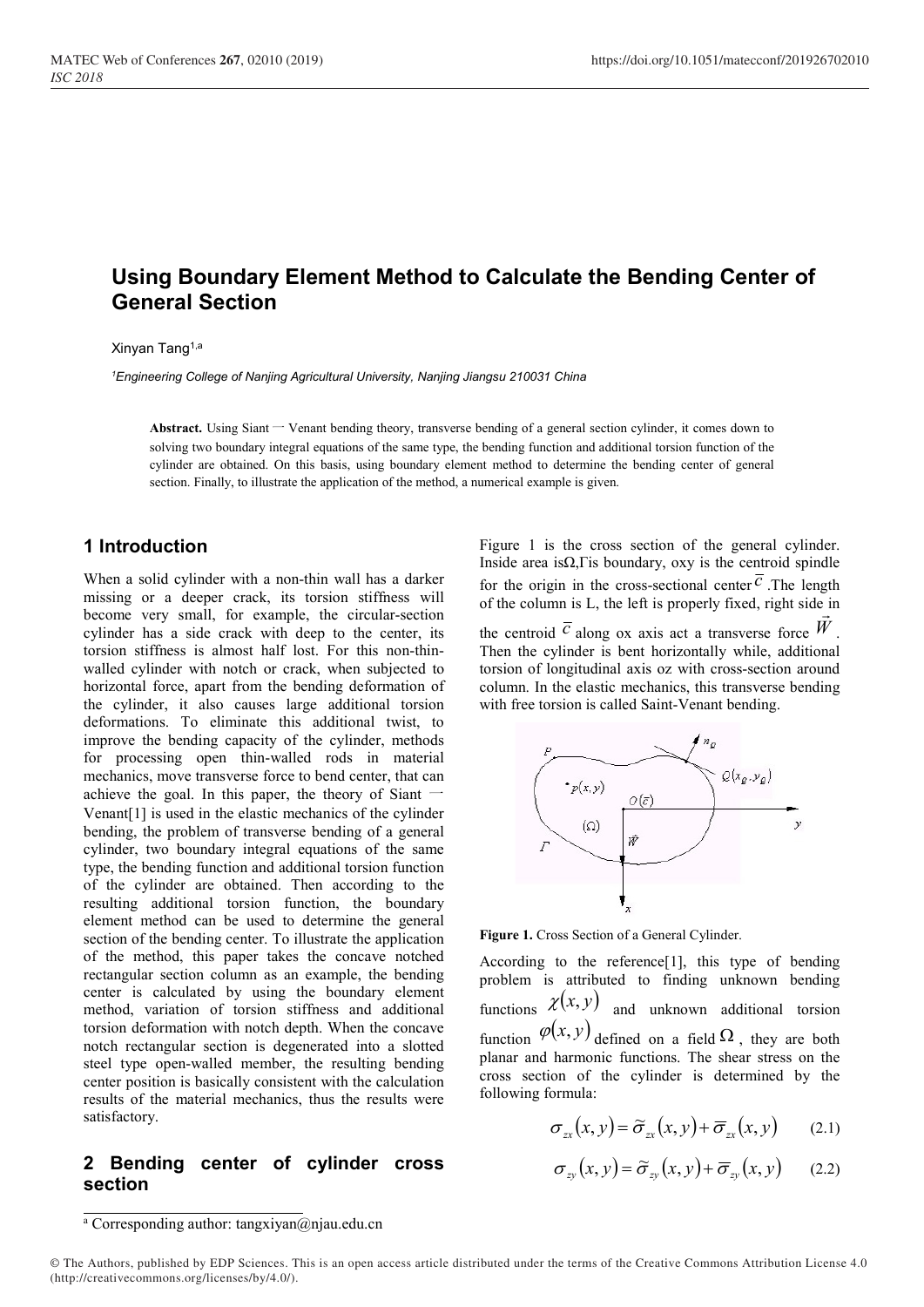In which,  $\sigma_{zx}$  $\approx$ and  $\sigma_{zy}$  $\approx$ i which,  $\int_{-\infty}^{\infty} zx$  and  $\int_{-\infty}^{\infty} zy$  direct relate to transverse force  $W$ , is called shear stress of bending, they are calculated by the bending function:

$$
\widetilde{\sigma}_{zx}(x, y) = -\mu \beta \left[ \frac{\partial \chi}{\partial x} + \frac{\nu}{2} \left( x^2 - y^2 \right) + y^2 \right] \quad (2.3)
$$

$$
\widetilde{\sigma}_{zy}(x, y) = -\mu \beta \left[ \frac{\partial \chi}{\partial x} + (2 + \upsilon) xy \right] \quad (2.4)
$$

In which,  $\mu$  is shear elasticity modulus,  $\nu$  is Poisson's ratio,  $\beta = W / EI$  is transverse force coefficient, in which, E is Young's modulus, I is the moment of inertia of the spindle of cross section  $\Omega$  around oy:

$$
I = \int_{\Omega} x^2 \partial \Omega \tag{2.5}
$$

 $\overline{\sigma}_{zx}$  and  $\overline{\sigma}_{zy}$  is corresponding to the additional torsion of the cylinder, is called additional twisting shear stress, could be calculated by the function  $\varphi(x, y)$  in the  $\sigma_{xx}(x, y) = -\mu \rho \left[ \frac{\partial y}{\partial x} + \frac{1}{2}(x - y) + y \right]$  (2.3)  $\Omega$  is determined by the following formula:<br>  $\tilde{\sigma}_{xy}(x, y) = -\mu \rho \left[ \frac{\partial y}{\partial x} + (2 + v)xy \right]$  (2.4)  $e = \frac{\overline{M}_K}{W}$ <br>
In which,  $\mu$  is shear elasticity modulus,  $D$  is Po  $I = \int_{\Omega} x^2 \partial \Omega$  (2.10) into the upper type, and note (position of the bend center can be used a<br>
elasticity modulus, *U* is Poisson's<br>
interior able:<br>
stransverse force coefficient, in<br>
section Ω around oy:<br>  $I = \int_{\Omega}$ 

$$
\overline{\sigma}_{xx}(x, y) = \alpha \mu \left[ \frac{\partial \varphi}{\partial x} - y \right] \qquad (2.6)
$$

$$
\overline{\sigma}_{zy}(x, y) = \alpha \mu \left[ \frac{\partial \varphi}{\partial y} + x \right] \qquad (2.7)
$$

In which,  $\alpha$  is additional torsion angle of column unit length, could be called additional twist rate, it is determined by the following formula:

$$
\alpha = \frac{\mu\beta \left[ -y\frac{\partial \chi}{\partial x} + x\frac{\partial \chi}{\partial y} - \left( 1 - \frac{v}{2} \right) y^3 + \left( 2 + \frac{v}{2} \right) x^2 y \right] d\Omega}{D}
$$
 (2.8)

In which, D is torsion stiffness of cross section  $\Omega$  of the cylinder:

$$
D = \mu \int_{\Omega} \left( x^2 + y^2 + x \frac{\partial \varphi}{\partial y} - y \frac{\partial \varphi}{\partial x} \right) d\Omega \qquad (2.9)
$$

According to above shear stress  $(\overline{\sigma}_{zx}, \overline{\sigma}_{zy})$ , can be obtained the additional torque for the section  $\Omega$  when the cylinder is laterally bent:

$$
\overline{M}_K = \alpha \mu \int_{\Omega} \left( x^2 + y^2 + x \frac{\partial \varphi}{\partial y} - y \frac{\partial \varphi}{\partial x} \right) d\Omega \quad (2.10)
$$

To eliminate additional torsion caused by transverse bending, it is possible to generalize the concept of the bending center of the open thin-walled bar in material mechanics. Move the transverse force  $W$  in parallel to the  $Oy$  axis forward one distance  $e$  to the bending center.

of Conferences 267, 02010 (2019)<br>
https://doi.org/10.1051/matecconf/2019267020<br>
ch,  $\tilde{\sigma}_{xy}$  and  $\tilde{\sigma}_{zy}$  direct relate to transverse force<br>
called shear stress of bending, they are calculated<br>
the same size of  $\overline{M$ rences 267, 02010 (2019)<br>
https://doi.org/10.1051/matecconf/201926702010<br>
https://doi.org/10.1051/matecconf/201926702010<br>
and  $\tilde{\sigma}_y$  direct relate to transverse force<br>
centroid  $\overline{c}$  produces an internal force torqu Making this force in the section  $\Omega$  relative to the centroid  $\overline{c}$  produces an internal force torque opposite to the same size of  $M_K$ , thereby offsetting the original additional torque, creates a single bend in the cylinder. Therefore, the bending center position  $\epsilon$  of the section  $\Omega$  is determined by the following formula: Voltaiong/10.1051/matecconf/201926702010<br>
the section  $\Omega$  relative to the<br>
internal force torque opposite to<br>
, thereby offsetting the original<br>
tes a single bend in the cylinder.<br>
g center position  $e$  of the section<br>
f the strategy of the space of  $\frac{\partial z}{\partial t}$  responses an internal force torque opposite to  $\frac{\partial z}{\partial t}$  reduces an internal force torque opposite to  $\frac{\partial z}{\partial t}$  is the bending center position  $e$  of the section experiment , thereby offsetting the original<br>
tes a single bend in the cylinder.<br>
g center position  $e^{\theta}$  of the section<br>
following formula:<br>  $= \frac{\overline{M}_K}{W}$  (2.11)<br>
oper type, and note (2.8), so the<br>
center can be used as a bendi

$$
e = \frac{\overline{M}_K}{W} \tag{2.11}
$$

Put (2.10) into the upper type, and note (2.8), so the position of the bend center can be used as a bending function table:

$$
e = \frac{\int_{\Omega} \left[ -y \frac{\partial \chi}{\partial x} + x \frac{\partial \chi}{\partial y} - \left( 1 - \frac{\nu}{2} \right) y^3 + \left( 2 + \frac{\nu}{2} \right) x^2 y \right] d\Omega}{2(1 + \nu)I}
$$
 (2.12)

If you use the plane green formula, the upper table is the integral along the boundary  $\Gamma$  of  $\Omega$ :

In addition, 
$$
f(x, y) = \frac{1}{2} \left[ \int_{-\infty}^{\infty} x^2 \left[ \left( \frac{x^2}{2} + \frac{y^2}{2} \right) \right] \cos(n, y) + \left( \frac{x^2}{2} + \frac{y^2}{2} \right) \right] \cos(n, x) \, dx
$$
 is given by the equation of the form  $e = \frac{\sin \left( -\frac{y}{2} \frac{\partial x}{\partial x} + x \frac{\partial y}{\partial y} - \left( 1 - \frac{y}{2} \right) y^3 + \left( 2 + \frac{y}{2} \right) x^2 y \right] d\Omega}{2(1 + v) I}$ . If you use the plane green formula, the upper table is the integral along the boundary  $\Gamma$  of  $\Omega$ :\n
$$
e = \frac{3 \int_{\Gamma} \left\{ \frac{x}{2} (0) - \frac{1}{4} \left( 1 - \frac{y}{2} \right) y^4 + \left( 1 + \frac{y}{4} \right) x^2 y^2 \right\} \cos(n, y) - y \times (0) \cos(n, x) d\Gamma}{2(1 + v) \int_{\Gamma} x^3 \cos(n, x) d\Gamma}
$$
\n
$$
= \frac{1}{2} \left[ \frac{1}{2} \cos(n, y) + \left( \frac{y}{2} \right) \cos(n, y) \right] \cos(n, x) \, dx \quad (2.13)
$$
\nIn addition, torsion stiffness (2.9) can also be represented by boundary integral:\n
$$
D = \mu \int_{\Gamma} \left\{ \left[ x \varphi(0) + \frac{1}{3} y^3 \right] \cos(n, y) + \left[ -y \varphi(0) + \frac{1}{3} x^3 \right] \cos(n, x) \right\} d\Gamma
$$
\n
$$
= \frac{1}{2} \left[ \frac{1}{2} \cos(n, y) + \left( \frac{1}{3} \cos(n, y) \right) \right] d\Gamma
$$
\n
$$
= \frac{1}{2} \left[ \frac{1}{2} \cos(n, y) + \left( \frac{1}{3} \cos(n, y) \right) \right] d\Gamma
$$
\n
$$
= \frac{1}{2} \left[ \frac{1}{2} \cos(n, y) + \left( \frac{1}{3} \cos(n, y) \right) \right] d\Gamma
$$

$$
(2.13)
$$

In addition, torsion stiffness (2.9) can also be represented by boundary integral:

$$
D = \mu \int_{\Gamma} \left\{ \left[ x \varphi(Q) + \frac{1}{3} y^3 \right] \cos(n, y) + \left[ -y \varphi(Q) + \frac{1}{3} x^3 \right] \cos(n, x) \right\} d\Gamma
$$
\n(2.14)

Visible by the above formula, to calculate the bending center position and torsion stiffness of the cylinder cross section  $\Omega$  in detail, the boundary values of the bending function and the additional torsion function must be obtained first  $\chi(Q)$  and  $\varphi(Q)$ . This is discussed in the following section.

#### 3 Boundary integral equation of bending function and additional torsion function

According to the reference<sup>[1]</sup>, function  $\chi(x, y)$  and  $\varphi(x, y)$  are all planar harmonic functions on a region  $\Omega$ , and normal derivative along the outer normal  $n_Q$  on the boundary  $\Gamma$  meet the following boundary conditions, respectively: y  $\left[\cos(n, y) + \left[-\frac{y\varphi(0) + \frac{1}{3}x^3\right] \cos(n, x)}{3}\right]^{d1}$ <br>
(2.14)<br>
e formula, to calculate the bending<br>
orsion stiffness of the cylinder cross<br>
the boundary values of the bending<br>
dditional torsion function must be<br>
egral e

$$
\frac{\partial \chi(x, y)}{\partial n_Q} = \frac{\partial \chi(Q)}{\partial n_Q} = -\left[\frac{\nu}{2}(x^2 - y^2) + y^2\right] \cos(n, x) - (2 + \nu)xy \cos(n, y)
$$
\n(3.1)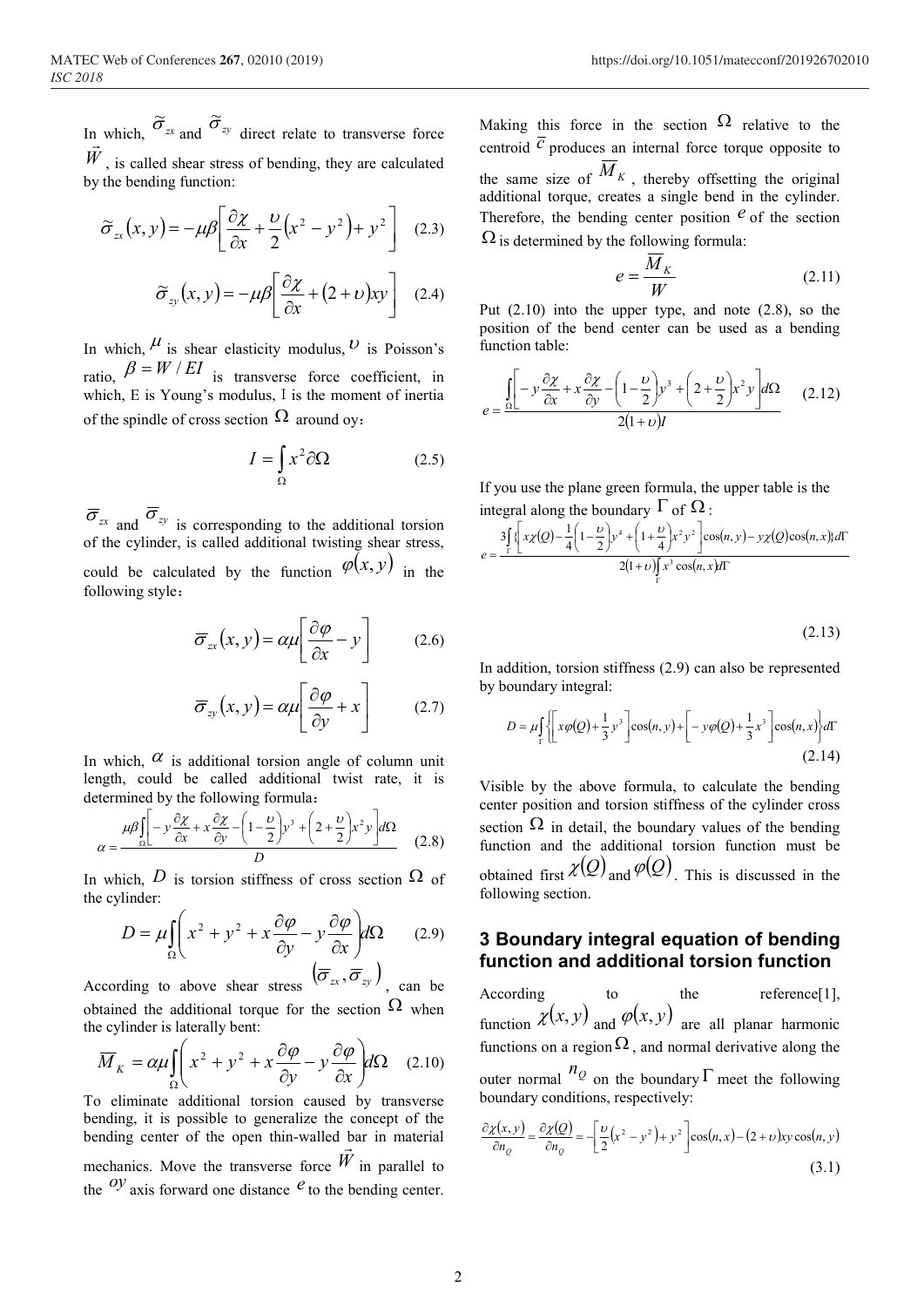$$
\frac{\partial \varphi(x, y)}{\partial n_Q} = \frac{\partial \varphi(Q)}{\partial n_Q} = y \cos(n, x) - xy \cos(n, y) \quad (3.2)
$$

In which,  $Q = Q(x, y)$  is point on the boundary,  $cos(n, x)$  and  $cos(n, y)$  are direction cosine of

outer normal  $n_Q$  of Q point.

By the above boundary conditions, could be know, looking for function  $\chi(x, y)$  and  $\varphi(x, y)$  is two Neumann problems of harmonic function, they can be solved by the boundary integral equation are given directly. In the paper[2], the author has made this introduction, there is no longer a detailed:

$$
\int_{\Gamma} \chi(Q) \frac{\partial \ln r_{PQ}}{\partial n_Q} d\Gamma - \pi \chi(P) = R_1(P) \tag{3.3}
$$

$$
\int_{\Gamma} \varphi(Q) \frac{\partial \ln r_{PQ}}{\partial n_Q} d\Gamma - \pi \varphi(P) = R_2(P) \tag{3.4}
$$

In which, 
$$
r_{PQ} = \sqrt{(x_Q - x_P)^2 + (y_Q - y_P)^2}
$$
 is the

distance between the integration point  $Q(x, y)$  on the  $P^*$ boundary  $\Gamma$  and the reference point  $P(x, y)$  on the is  $P(x, y)$ boundary  $\Gamma$ , the function to the right of the equation is computed by the known boundary condition (3.1) and (3.2):

$$
R_1(P) = \int_{\Gamma} \frac{\partial \chi(Q)}{\partial n_Q} \ln r_{PQ} d\Gamma \tag{3.5}
$$

$$
R_2(P) = \int_{\Gamma} \frac{\partial \varphi(Q)}{\partial n_Q} \ln r_{PQ} d\Gamma \qquad (3.6)
$$

Now we only need to solve the above boundary integral equation, the unknown boundary value can be obtained  $\chi(Q)$  and  $\varphi(Q)$ , return them to (2.13) and (2.14), the bending center position  $e^{\theta}$  and torsion stiffness  $D$  of the cylinder cross section are determined, so the problem was solved. On the solution of boundary integral equation, general use of numerical methods, this paper uses the boundary element method introduced by the author in the paper[3] to solve the numerical problem. On the process of numerical method, it has been described in the paper, not repeat here.

### 4 Numerical result

To illustrate the application of this method, here we use the boundary integral equation given above and the boundary element discrete formula of paper[3]. The bending of a concave notched rectangular column shown in Figure 2 under transverse force  $W$  is calculated. It's got

its torsion stiffness  $D$ , position of the bending center  $e$  and the additional torsion rate of the cylinder  $\alpha$ .



Figure 2. Concave Notched Rectangular Column Section.

onferences 267, 02010 (2019)<br>  $\frac{\partial \varphi(Q)}{\partial n_Q} = y \cos(n, x) - xy \cos(n, y)$  (3.2) its torsion stiffness D, position of the bending<br>  $\cos(n, x)$  is point on the<br>  $\cos(n, x)$  is point on the  $Q = Q(x, y)$  is point on the  $\frac{1 - \alpha x - 4 \alpha x}{4}$ <br>  $\cos(n$ onferences 267.02010 (2019)<br>  $=\frac{\partial \varphi(Q)}{\partial n_0} = y \cos(n, x) - xy \cos(n, y)$  (3.2) its torsion stiffness  $D$ , position of the bending<br>  $\cos(n, x)$  and  $\cos(n, x)$  are direction cosine of<br>  $\sinh$ ,  $Q = Q(x, y)$  is point on the<br>  $\cos(n, x)$  and  $\cos(n, y$  $=\sqrt{(x_Q-x_P)^2+(y_Q-y_P)^2}$  is the paragraphs, the calculation is done on the computer. The bion  $\chi(x, y)$  and  $\varphi(x, y)$  is two<br>
so of harmonic function, they can be<br>
so of harmonic function, they can be<br>
so of harmonic function, they can be<br>
so of harmonic function are given<br>
so apper [2], the author has made th per[2], the author has made this<br>
is no longer a detailed:<br>
In order to compare the results of the<br>  $\frac{r_{PQ}}{r} d\Gamma - \pi \chi(P) = R_1(P)$  (3.3) with material mechanics, the size ratio of<br>
the width, the width of the size ratio of In order to compare the results of the open-walled rod with material mechanics, the size ratio of the flange wall thickness (t) to the width  $(2a)$  and height  $(2b)$  of the section in Figure 2 is approximate to the size ratio  $(9:80:250)$  of the groove steel  $25<sub>b</sub>$ . When numerically calculated, the boundary  $\Gamma$  of Figure 2 divided into 130 dimensionless torsion stiffness of the cylinder is  $D^* = D/D_0(D_0 = \mu a^3 b)$ , dimensionless bending  $j^* = D/D_0(D_0 = \mu a^3 b)$ , dimensionless bending center distance  $e^* = e/a$  and dimensionless additional torsion rate is  $\alpha / \beta^* (\beta^* = \beta a)$ , the changes in the dimensionless depth  $c^* = c/a$  of their concave notch are given by the table1 below.

$$
\Delta^* = \Delta / a, I^* = I / I_0 \left( I_0 = \frac{4}{3} ab \right)
$$

In the table 1, are dimensionless centroid position and dimensionless moment of inertia for cylinder cross-section respectively, these parameters are listed to facilitate practical application of the project, the calculation of the centroid position  $\Delta$  is similar to that of the moment of inertia  $I$ , are all converted from area to boundary  $\Gamma$  by Green's formula.

Table 1

| $\ast$<br>$\mathcal{C}_{0}$ | $\boldsymbol{D}^*$ | $\ast$<br>e | $\alpha/\beta^*$ | $\Lambda^*$ | $I^*$  |
|-----------------------------|--------------------|-------------|------------------|-------------|--------|
| 0.                          | 4.2615             | 0.          | 0.               | 0.          | 1.     |
| 0.25                        | 2.9547             | $-0.0307$   | $-0.3164$        | 0.1148      | 0.9001 |
| 0.50                        | 1.9214             | $-0.0749$   | $-1.0558$        | 0.2266      | 0.8002 |
| 0.75                        | 1.1501             | $-0.1358$   | $-2.7995$        | 0.3336      | 0.7003 |
| 1.00                        | 0.6127             | $-0.2212$   | $-7.3395$        | 0.4328      | 0.6004 |
| 1.25                        | 0.2750             | $-0.3460$   | $-21.318$        | 0.5179      | 0.5005 |
| ↓                           | ↓                  | ↓           | ↓                | ↓           | ↓      |
| 1.77                        | 0.0295             | $-0.9623$   | $-321.59$        | 0.5253      | 0.2907 |
| $25h$ groove steel          |                    | $(-1.0568)$ |                  |             |        |